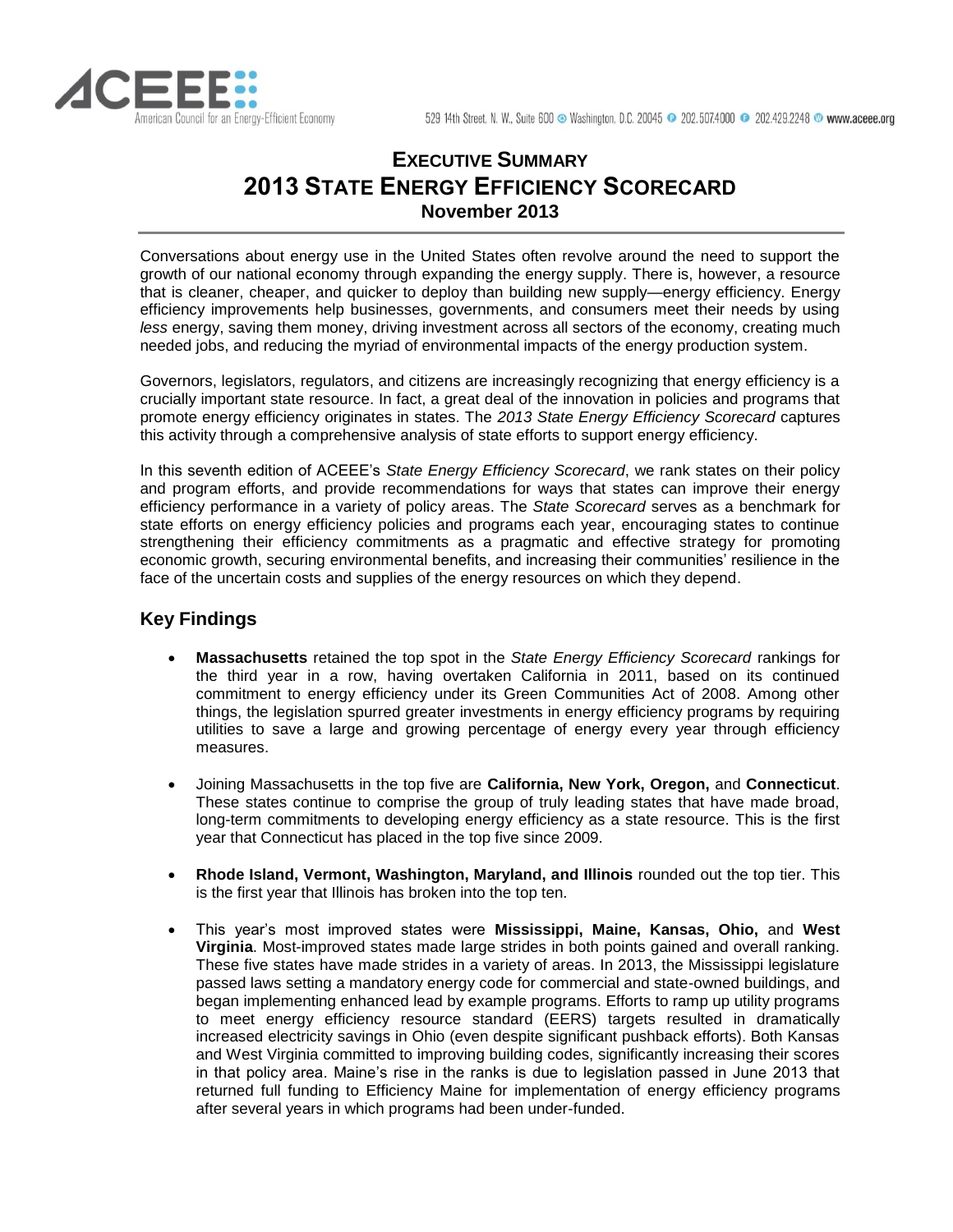- Other states have also made recent concentrated efforts related to energy efficiency. **Arkansas, Indiana,** and **Pennsylvania** continued to reap the benefits of their EERS policies, which led to substantially higher electricity efficiency program spending and savings compared to what we reported in the *2012 State Energy Efficiency Scorecard*. **Connecticut** also passed a major energy bill in June 2013, calling for the benchmarking of state buildings, expanding combined heat and power (CHP) programs, and doubling funding for energy efficiency programs.
- The leading states in utility-sector energy efficiency programs and policies, which are covered in Chapter 2, were **Massachusetts**, **Vermont**, and **Rhode Island**. All three of these states have long records of success and continued to raise the bar on the delivery of cost-effective energy efficiency programs and policies.
- Annual budgets for utility-sector natural gas efficiency programs totaled \$1.3 billion nationally in 2012, an 18% increase over the previous year. Electric program budgets rose slightly to \$5.98 billion in 2012.
- Savings from electric efficiency programs in 2011 totaled approximately 22.9 million MWh, a 20% increase over the previous year. Gas savings are reported for the first time at 232.3 million therms (MMTherms).
- Twenty-six states have adopted and adequately funded an EERS, which sets long-term energy savings targets and drives investments in utility-sector energy efficiency programs. The states with the most aggressive savings targets included **Arizona, Massachusetts, New York,** and **Rhode Island**.
- The leading states in building energy codes and compliance—covered in Chapter 4—were **California, Washington,** and **Rhode Island**. During the past year, seven states adopted the latest iteration of building energy codes.
- **California** and **New York** led the way in energy-efficient transportation policies. California's requirements for reductions in greenhouse gas (GHG) emissions have led it to identify several strategies for smart growth, while New York is one of the few states in the nation to have a concrete vehicle miles traveled reduction target.
- Twenty states fell in the rankings this year, due to both changes in our methodology and substantive changes in their performance. **Idaho** fell the furthest, by nine spots, largely because it did not keep up with peer states in utility efficiency spending and savings. **Wisconsin** dropped six spots due to a significant drop in energy savings realized by the state's efficiency program.

### **Methodology**

The *2013 State Energy Efficiency Scorecard* provides a broad assessment of policies and programs that improve energy efficiency in our homes, businesses, industries, and transportation systems. The *State Scorecard* examines the six policy areas in which states typically pursue energy efficiency: utility and "public benefits" programs and policies; transportation polices; building energy codes and compliance; CHP policies; appliance and equipment standards; and state government-led initiatives around energy efficiency. Figure ES-1 provides a percentage breakdown of the points assigned to each policy area.

The baseline year against which we assessed policy and program varies by policy area. Most scores were based on policies in place as of August 2013. In Chapter 2, Utility and Public Benefits Programs

© American Council for an Energy-Efficient Economy, 529 14th Street, Suite 600, Washington, DC 20045 Phone: 202-507-4000. Fax: 202-429-2248[. aceee.org.](http://www.aceee.org/) For additional information, email [aceeeinfo@aceee.org.](mailto:aceeeinfo@aceee.org)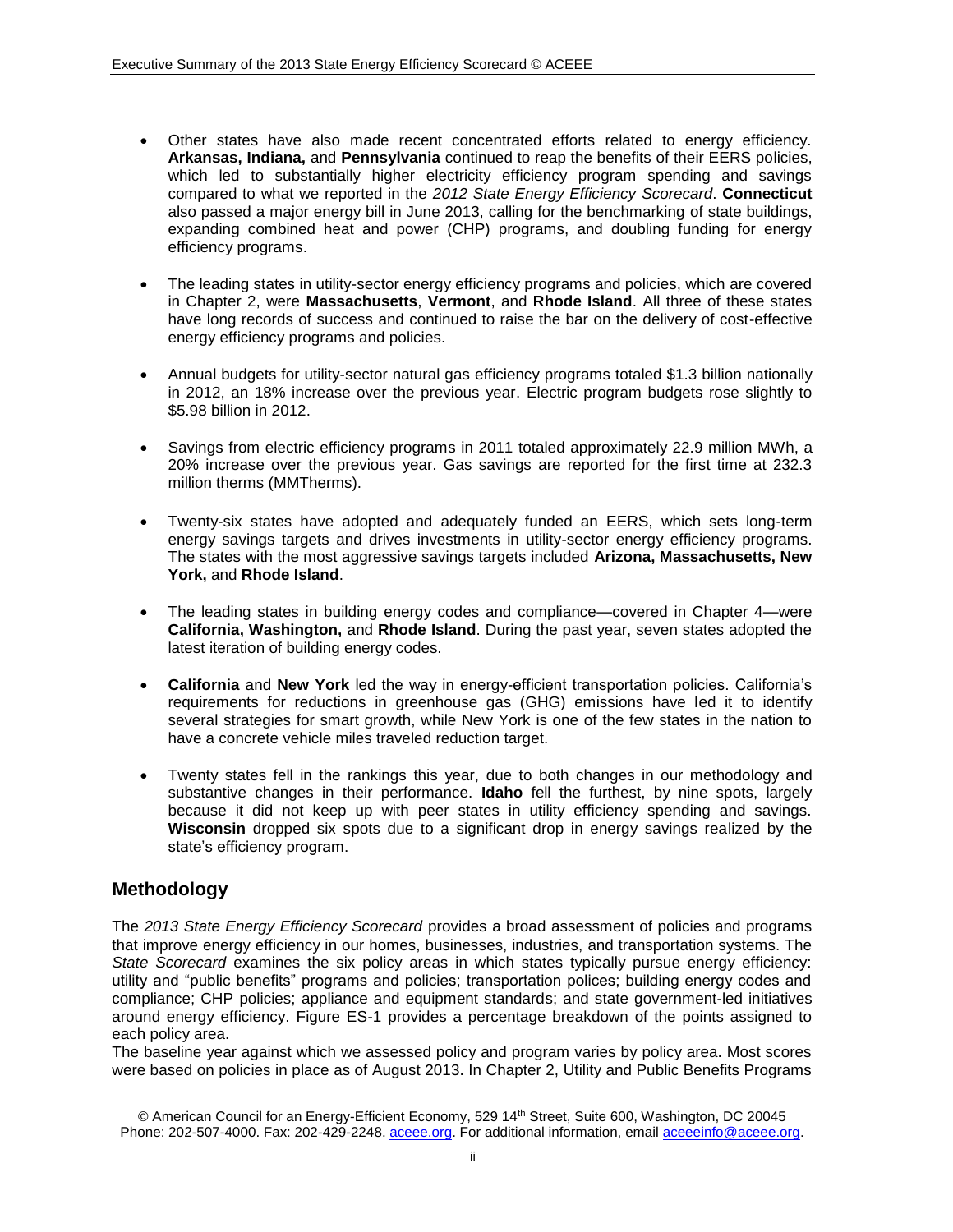and Policies, however, we scored states based on data from 2012 and 2011, the latest years in which data were available for our metrics.



Figure ES-1. Percentage of Total Points by Policy Area

We reached out to each state utility commission to review spending and savings data for the customer-funded energy efficiency programs presented in Chapter 2. In addition, state energy officials were given the opportunity to review the material in ACEEE's State Energy Efficiency Policy Database (ACEEE 2013) and to provide updates to the information scored in Chapters 3 (Transportation), 4 (Building Codes), and 6 (State Government–Led Initiatives).

This year we updated the scoring methodology in three policy areas to better reflect potential energy savings, economic realities, and changing policy landscapes. In Chapter 2, Utility and Public Benefits Programs and Policies, we found that the median budget for both electricity and natural gas efficiency programs had risen significantly this year, and we updated our allocation of points to reflect this increase in spending. We similarly increased the stringency of our scoring for electricity savings, reflecting the rising savings targets of many states as they ramp up their efficiency programs. Notably, we also scored states on their natural gas savings this year as these programs continue to make up a larger portion of efficiency portfolios.

We have adjusted our scoring criteria for building energy codes in Chapter 4 to reflect ACEEE's increased effort to collect data on compliance activities. As in the past, five (5) points were awarded for code stringency. This year, the remaining two (2) points were awarded for specific compliance activities, including policy drivers for compliance such as a strategic compliance plan, and performance metrics such as completion of a baseline study, presence of an active stakeholder advisory group, and utility involvement in compliance.

In Chapter 6, State Government–Led Initiatives, we included an additional category for laws requiring disclosure of buildings' energy use. In the past, we scored disclosure laws in combination with

© American Council for an Energy-Efficient Economy, 529 14th Street, Suite 600, Washington, DC 20045 Phone: 202-507-4000. Fax: 202-429-2248[. aceee.org.](http://www.aceee.org/) For additional information, email [aceeeinfo@aceee.org.](mailto:aceeeinfo@aceee.org)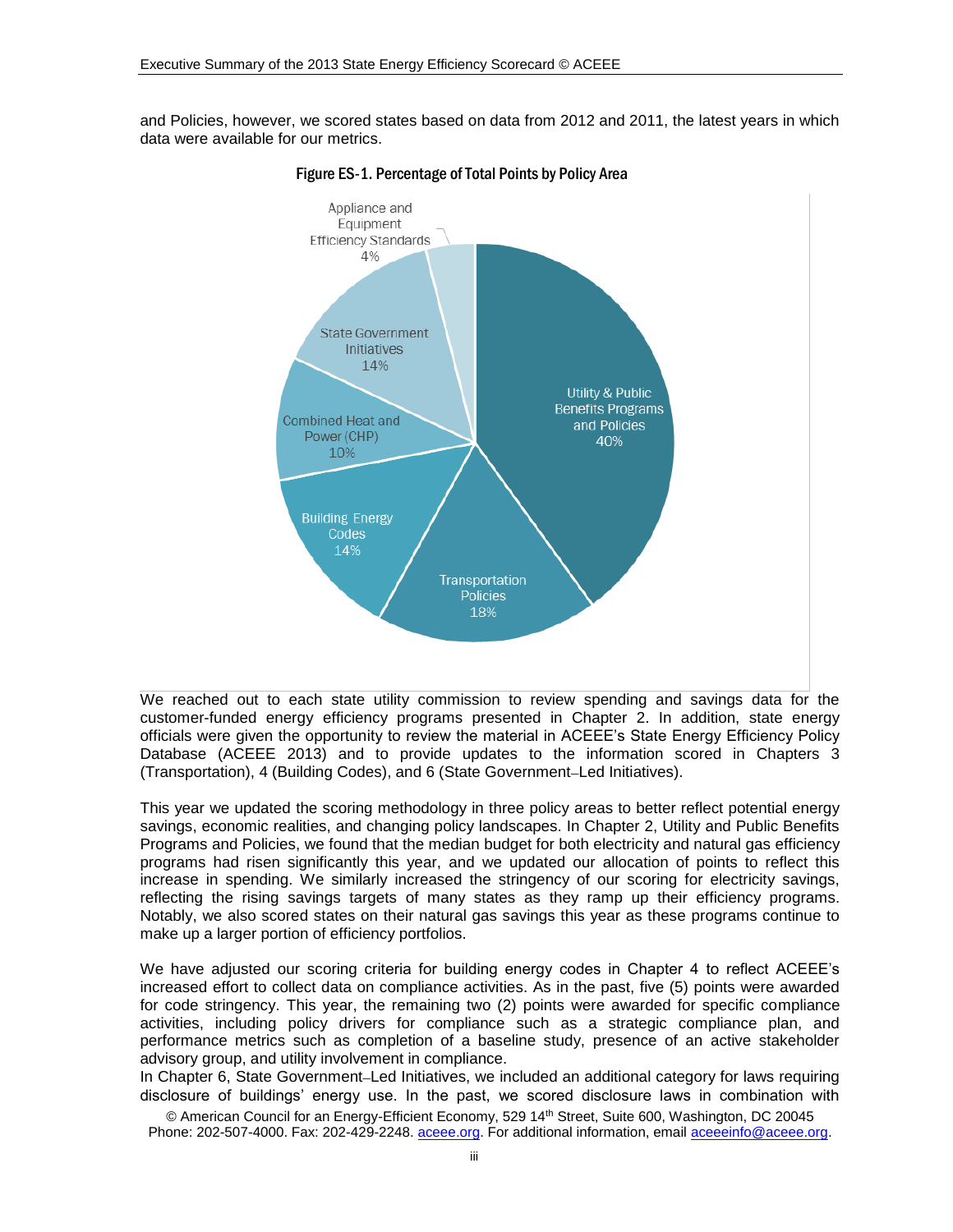financial incentives for energy efficiency. To account for an increased emphasis on building energy disclosure by policymakers, we chose to score disclosure laws independently from other state-offered incentives, and reallocated points accordingly. This year, one (1) point was awarded to states with commercial and residential disclosure rules. States could receive up to two and one-half (2.5) points for customer financial incentive programs. Data on research and development at the state level are inconsistent, so we removed one-half (0.5) point from this category, awarding states with at least three research and development programs one and one-half (1.5) points.

### **Results**

Figure ES-2 shows states' rankings in the *2013 State Energy Efficiency Scorecard*, dividing them into five tiers for ease of comparison. Table ES-1 provides details of the scores for each state. States could score a maximum of 50 points, allocated across six policy areas. An identical ranking for two or more states indicates a tie (e.g., New Jersey, Arizona, Michigan, and Iowa all rank 12<sup>th</sup>). Although we provide individual state scores and rankings, the difference between states is both easiest to understand and most instructive in tiers of roughly ten states, as the point differential between groups of states is generally much larger than between individual states.





<sup>©</sup> American Council for an Energy-Efficient Economy, 529 14<sup>th</sup> Street, Suite 600, Washington, DC 20045 Phone: 202-507-4000. Fax: 202-429-2248[. aceee.org.](http://www.aceee.org/) For additional information, email [aceeeinfo@aceee.org.](mailto:aceeeinfo@aceee.org)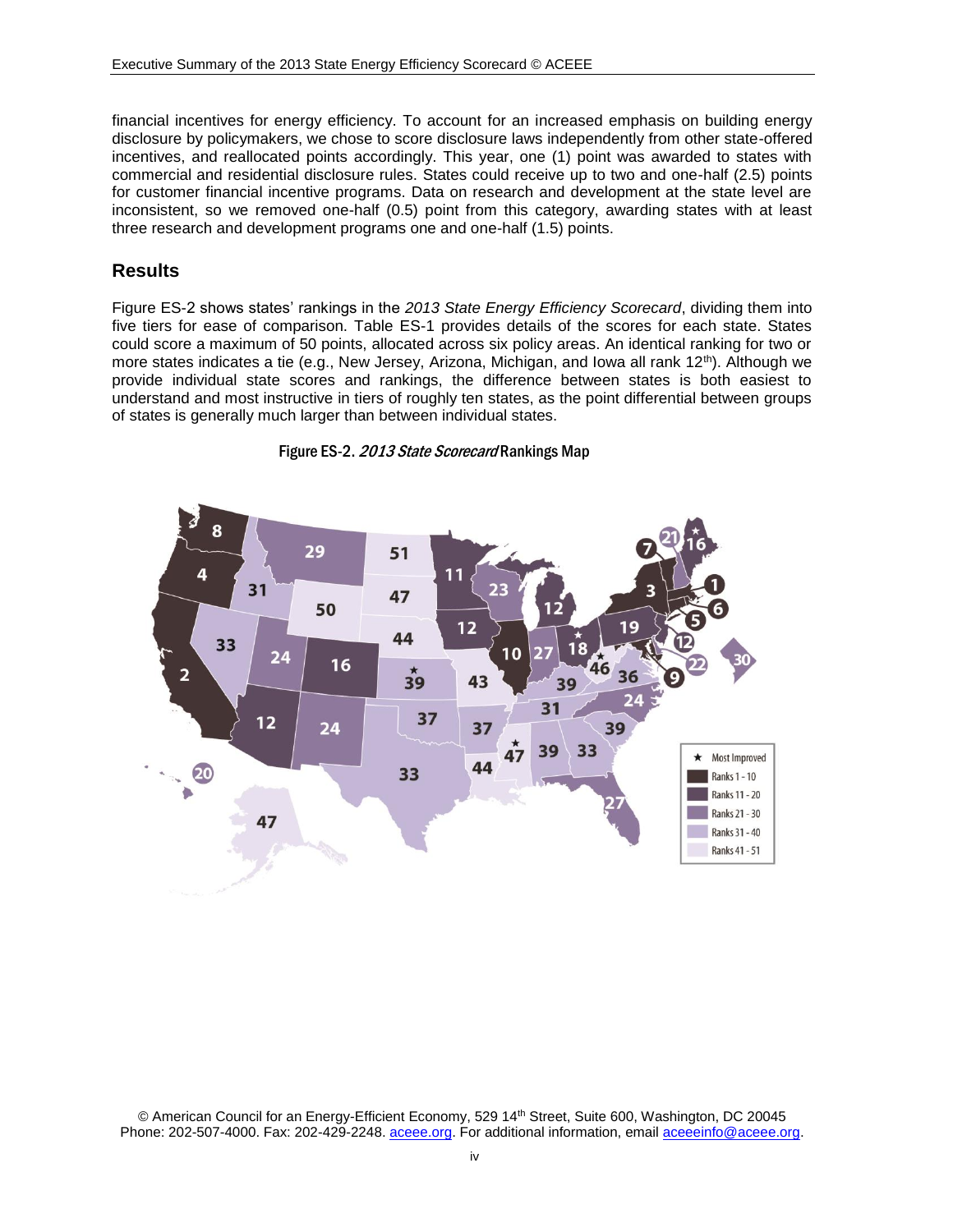| Table ES-1. Summary of States' Total Scores |                       |                 |                           |                          |                  |                          |                     |                         |                      |                     |
|---------------------------------------------|-----------------------|-----------------|---------------------------|--------------------------|------------------|--------------------------|---------------------|-------------------------|----------------------|---------------------|
|                                             |                       | Utility &       |                           |                          |                  |                          |                     |                         |                      |                     |
|                                             |                       | <b>Public</b>   |                           |                          |                  |                          |                     |                         |                      |                     |
|                                             |                       | <b>Benefits</b> |                           |                          |                  |                          |                     |                         |                      | Change              |
|                                             |                       | Programs        | Trans-                    | <b>Building</b>          | Combined         | <b>State</b>             | Appliance           |                         | Change               | in.                 |
|                                             |                       | &               | portation                 | Energy                   | Heat &           | Government               | Efficiency          | <b>TOTAL</b>            | in rank              | score               |
|                                             |                       | <b>Policies</b> | <b>Policies</b>           | Codes                    | Power            | <b>Initiatives</b>       | <b>Standards</b>    | <b>SCORE</b>            | from                 | from                |
| Rank                                        | <b>State</b>          | $(20$ pts.)     | $(9$ pts.)                | $(7$ pts.)               | $(5$ pts.)       | $(7$ pts.)               | $(2 \text{ pts.})$  | (50 pts.)               | 2012                 | 2012                |
| 1                                           | Massachusetts         | 19              | 7.5                       | 5.5                      | 4.5              | 5.5                      | 0                   | 42                      | 0                    | $-1.5$              |
| $\overline{2}$                              | California            | $\overline{15}$ | 7.5                       | $\overline{7}$           | 3                | 6.5                      | $\overline{2}$      | 41                      | 0                    | 0.5                 |
| З                                           | <b>New York</b>       | 16              | 8                         | 5.5                      | 2.5              | 6                        | 0                   | $\overline{38}$         | 0                    | $-1$                |
| 4                                           | Oregon                | 14.5            | 7                         | 5.5                      | 3.5              | 5.5                      | 1                   | $\overline{37}$         | 0                    | $-0.5$              |
| 5                                           | Connecticut           | 14              | 5.5                       | 5.5                      | 4                | 6                        | 1                   | $\overline{36}$         | 1                    | 1.5                 |
| 6                                           | Rhode Island          | 18.5            | 5.5                       | 6                        | $\overline{2}$   | 3                        | 0.5                 | 35.5                    | $\mathbf 1$          | 2.5                 |
| $\overline{7}$                              | Vermont               | 18.5            | 4.5                       | 5.5                      | $\overline{2}$   | 4                        | $\mathbf 0$         | 34.5                    | $-2$                 | $-1$                |
| 8                                           | Washington            | 13              | 7                         | 6                        | 2.5              | 4.5                      | $\overline{0.5}$    | 33.5                    | 0                    | 1.5                 |
| 9                                           | Maryland              | 8.5             | 6                         | 5.5                      | 2                | 5                        | 0.5                 | 27.5                    | 0                    | $-2.5$              |
| 10                                          | Illinois              | 9.5             | 4                         | 5.5                      | $\overline{2}$   | $\overline{5}$           | 0                   | 26                      | $\overline{4}$       | 1                   |
| 11                                          | Minnesota             | 15              | $\overline{2}$            | $\overline{3}$           | $\overline{1}$   | 4.5                      | 0                   | 25.5                    | $-2$                 | $-4.5$              |
| $\overline{12}$                             | New Jersey            | 8.5             | 6                         | $\overline{4}$           | $\overline{2.5}$ | 3.5                      | $\overline{O}$      | 24.5                    | $\overline{4}$       | $\mathsf{O}\xspace$ |
| $\overline{12}$                             | Arizona               | $\overline{12}$ | 2.5                       | 3.5                      | 2.5              | 3.5                      | 0.5                 | 24.5                    | $\overline{O}$       | $-1$                |
| 12                                          | Michigan              | 11              | $\overline{3}$            | 4                        | $\overline{2}$   | 4.5                      | $\circ$             | 24.5                    | $\circ$              | $-1$                |
| 12                                          | lowa                  | $\overline{12}$ | $\overline{2}$            | 5.5                      | 1.5              | 3.5                      | $\overline{0}$      | 24.5                    | $-1$                 | $-2$                |
| 16                                          | Maine                 | 10.5            | $\overline{6}$            | 2.5                      | $\overline{2}$   | $\overline{2}$           | $\overline{O}$      | $\overline{23}$         | $\mathsf 9$          | $\overline{4}$      |
| 16                                          | Colorado              | 10.5            | $\overline{a}$            | 4.5                      | 1.5              | 4.5                      | $\overline{O}$      | $\overline{23}$         | $\overline{2}$       | $-2$                |
| 18                                          | Ohio                  | $\overline{11}$ | $\mathsf{O}\xspace$       | 4                        | 3.5              | $\overline{4}$           | $\mathsf{O}\xspace$ | 22.5                    | $\overline{4}$       | $\overline{3}$      |
| 19                                          | Pennsylvania          | 6               | $\overline{6}$            | 4                        | 1.5              | 4.5                      | $\circ$             | $\overline{22}$         | 1                    | 0.5                 |
| 20                                          | Hawaii                | 10              | 2.5                       | $\overline{4}$           | 0.5              | 3.5                      | $\overline{0}$      | 20.5                    | $-2$                 | $-1.5$              |
| $\overline{21}$                             | <b>New Hampshire</b>  | 8.5             | 1                         | 4.5                      | 1.5              | 4                        | 0.5                 | $\overline{20}$         | $\overline{\cdot 3}$ | $-2$                |
| $\overline{22}$                             | Delaware              | 2.5             | 5.5                       | 4.5                      | 1.5              | 4.5                      | $\mathbf 0$         | 18.5                    | 5                    | $\overline{0}$      |
| 23                                          | Wisconsin             | 7.5             | 1                         | 3.5                      | $\overline{c}$   | $\overline{\mathcal{A}}$ | 0                   | $\overline{18}$         | $-6$                 | $-4.5$              |
| $\overline{24}$                             | New Mexico            | 7               | $\overline{2}$            | 4                        | 1.5              | 3                        | 0                   | 17.5                    | 3                    | $-1$                |
| 24                                          | North Carolina        | 4.5             | 2.5                       | 4                        | $\overline{2}$   | 4.5                      | 0                   | 17.5                    | $-2$                 | $-2$                |
| 24                                          | Utah                  | 7.5             | 0.5                       | 4.5                      | 1.5              | 3.5                      | 0                   | 17.5                    | $-3$                 | $-2.5$              |
| 27                                          | Indiana               | 8.5             | $\mathbf 0$               | 3.5                      | 1.5              | $\overline{2}$           | $\mathsf{O}$        | 15.5                    | 6                    | 1.5                 |
| 27                                          | Florida               | 2.5             | 4.5                       | 4.5                      | 1                | 3                        | 0                   | 15.5                    | $\overline{c}$       | $-2$                |
| 29                                          | Montana               | 6               | 1                         | 4                        | 0.5              | 3.5                      | $\overline{0}$      | 15                      | -4                   | $-4$                |
| 30                                          | District of Columbia  | 3.5             | 3.5                       | 3.5                      | 1                | $\overline{2}$           | 0.5                 | 14                      | $-1$                 | $-3.5$              |
| 31                                          | Tennessee             | $\overline{a}$  | 2.5                       | 2.5                      | $\mathbf{1}$     | 5.5                      | 0                   | 13.5                    | $\mathbf{1}$         | $-1.5$              |
| 31                                          | Idaho                 | 5.5             | $\mathbf 0$               | 4.5                      | $\overline{O}$   | 3.5                      | $\overline{O}$      | 13.5                    | -9                   | $-6$                |
| $\overline{33}$                             | Georgia               | 1.5             | $\overline{\overline{3}}$ | $\overline{\mathcal{A}}$ | 0.5              | 3.5                      | 0.5                 | $\overline{13}$         | $\mathsf O$          | $-1$                |
| $\overline{33}$                             | <b>Texas</b>          | $\overline{2}$  | $\overline{1}$            | $\overline{4}$           | $\overline{2}$   | 3.5                      | 0.5                 | $\overline{13}$         | $\overline{0}$       | $-1$                |
| 33                                          | Nevada                | $\overline{5}$  | $\circ$                   | 4.5                      | $\mathbf{1}$     | 2.5                      | $\circ$             | $\overline{13}$         | $-2$                 | $-3.5$              |
| 36                                          | Virginia              | $\mathbf{1}$    | 2.5                       | 4                        | 0.5              | 4.5                      | 0                   | 12.5                    | $\mathbf{1}$         | $-0.5$              |
| 37                                          | Oklahoma              | $\overline{4}$  | 0.5                       | $\overline{4}$           | $\overline{0}$   | 3.5                      | $\overline{0}$      | 12                      | $\overline{2}$       | $\mathbf{1}$        |
| 37                                          | <b>Arkansas</b>       | $\overline{6}$  | $\circ$                   | 3.5                      | 0.5              | $\overline{2}$           | $\overline{0}$      | $\overline{12}$         | $\overline{0}$       | $-1$                |
| 39                                          |                       | 0.5             |                           |                          | $\mathbf{1}$     | $\overline{5}$           | $\overline{0}$      |                         |                      | $\overline{3}$      |
|                                             | Kansas                |                 | $\mathbf{1}$              | 4                        |                  |                          |                     | 11.5                    | 6                    |                     |
| 39                                          | Alabama               | 2.5             | $\overline{0}$            | 4                        | 0.5              | 4.5                      | $\overline{0}$      | 11.5                    | $\mathbf{1}$         | $\overline{1}$      |
| 39                                          | <b>South Carolina</b> | 3               | $\mathbf{1}$              | $\overline{4}$           | 0.5              | 3                        | $\overline{0}$      | 11.5                    | $\mathbf{1}$         | $\overline{1}$      |
| 39                                          | Kentucky              | 3.5             | $\mathsf{O}\xspace$       | 3.5                      | $\overline{0}$   | 4.5                      | $\mathsf{O}\xspace$ | 11.5                    | $-3$                 | $-2$                |
| 43                                          | Missouri              | 4               | $\overline{0}$            | $\overline{3}$           | 0.5              | 3                        | $\overline{0}$      | 10.5                    | $\mathsf O$          | 1.5                 |
| 44                                          | Louisiana             | 2.5             | 1                         | $\overline{3.5}$         | 0.5              | $\overline{2}$           | $\overline{0}$      | 9.5                     | $-1$                 | 0.5                 |
| 44                                          | Nebraska              | 1               | $\overline{0}$            | 5                        | 0                | 3.5                      | $\overline{0}$      | 9.5                     | $-2$                 | 0                   |
| 46                                          | <b>West Virginia</b>  | 1               | 1.5                       | 4                        | 1                | 1.5                      | 0                   | $\overline{9}$          | 3                    | 3                   |
| 47                                          | Mississippi           | 1               | 0.5                       | 3                        | $\overline{0}$   | 3.5                      | $\overline{0}$      | 8                       | $\overline{4}$       | 5.5                 |
| 47                                          | Alaska                | $\overline{0}$  | 1                         | 1.5                      | 0.5              | 5                        | $\overline{0}$      | $\overline{\mathbf{8}}$ | $-1$                 | $\overline{0}$      |
| 47                                          | South Dakota          | 4               | 0                         | 1                        | 1                | 2                        | $\overline{0}$      | 8                       | $-1$                 | 0                   |
| 50                                          | Wyoming               | $\overline{2}$  | $\overline{0}$            | $\overline{2}$           | 0                | 1.5                      | $\overline{0}$      | 5.5                     | $-2$                 | $-1$                |
| 51                                          | North Dakota          | 0.5             | $\mathbf 1$               | 1.5                      | 0.5              | 0                        | 0                   | 3.5                     | $\text{-}1$          | $-0.5$              |

© American Council for an Energy-Efficient Economy, 529 14th Street, Suite 600, Washington, DC 20045 Phone: 202-507-4000. Fax: 202-429-2248[. aceee.org.](http://www.aceee.org/) For additional information, email [aceeeinfo@aceee.org.](mailto:aceeeinfo@aceee.org)